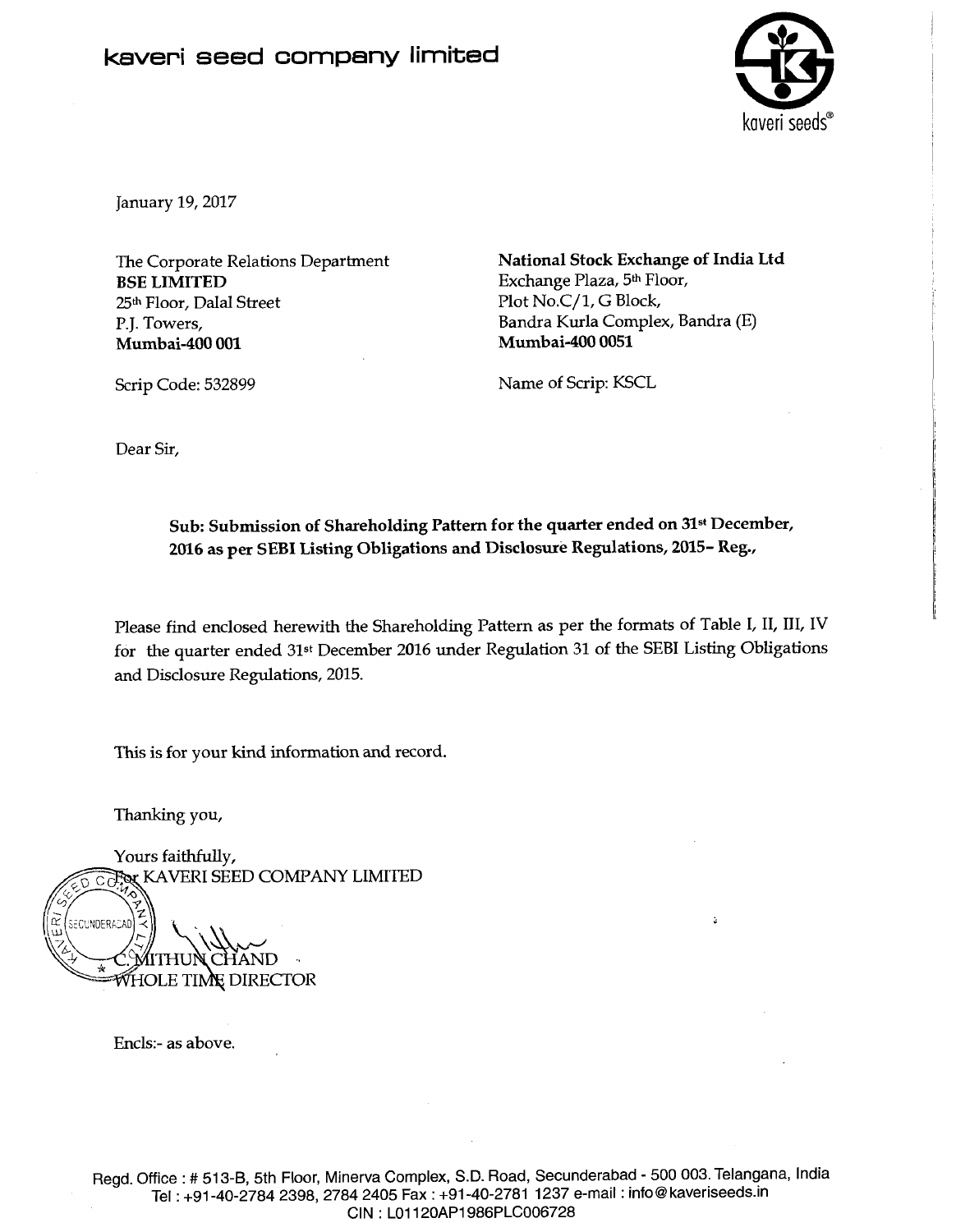## **Holding of Specified Securities**

|             |                                                                                                                                            | Annexure - I |      |           |
|-------------|--------------------------------------------------------------------------------------------------------------------------------------------|--------------|------|-----------|
|             | 1. Name of Listed Entity:   KAVERI SEED COMPANY LIMITED                                                                                    |              |      |           |
|             | 2. Scrip Code/Name of Scrip/Class of Security<br>1532899                                                                                   |              |      |           |
|             | 3. Share Holding Pattern Filed under: Reg. 31(1)(a)/Reg. 31(1)(b)/Reg. 31(1)(c)                                                            |              |      |           |
|             | a. If under $31(1)(b)$ then indicate the report for Quarter ending                                                                         | 31/12/2016   |      |           |
|             | b. If under 31(1)(c) then indicate date of allotment/extinguishment                                                                        |              |      |           |
|             | 4. Declaration: The Listed entity is required to submit the following declaration to the extent of submission of information:-             |              |      |           |
|             |                                                                                                                                            |              |      |           |
|             | <b>Particulars</b>                                                                                                                         |              | Yes* | No*       |
|             | Whether the Listed Entity has issued any partly paid up shares?                                                                            |              |      | No        |
|             | Whether the Listed Entity has issued any Convertible Securities or Warrants?                                                               |              |      | <b>No</b> |
| 3           | Whether the Listed Entity has any shares against which depository receipts are issued?                                                     |              |      | No        |
|             | Whether the Listed Entity has any shares in locked-in?                                                                                     |              |      | <b>No</b> |
| 5.          | Whether any shares held by promoters are pledge or otherwise encumbered?                                                                   |              |      | <b>No</b> |
|             | * If the Listed Entity selects the option 'No' for the questions above, the columns for the partly paid up shares, Outstanding Convertible |              |      |           |
|             | Securities/Warrants, depository receipts, locked-in shares, No of shares pledged or otherwise encumbered by promoters, as                  |              |      |           |
|             | applicable, shall not be displayed at the time of dissemination on the Stock Exchange website. Also wherever there is 'No' declared        |              |      |           |
|             | by Listed Entity in above table the values will be considered as 'Zero' by default on submission of the format of holding of specified     |              |      |           |
| securities. |                                                                                                                                            |              |      |           |
|             |                                                                                                                                            |              |      |           |

 $\sqrt{2}$ Whole Time Birector

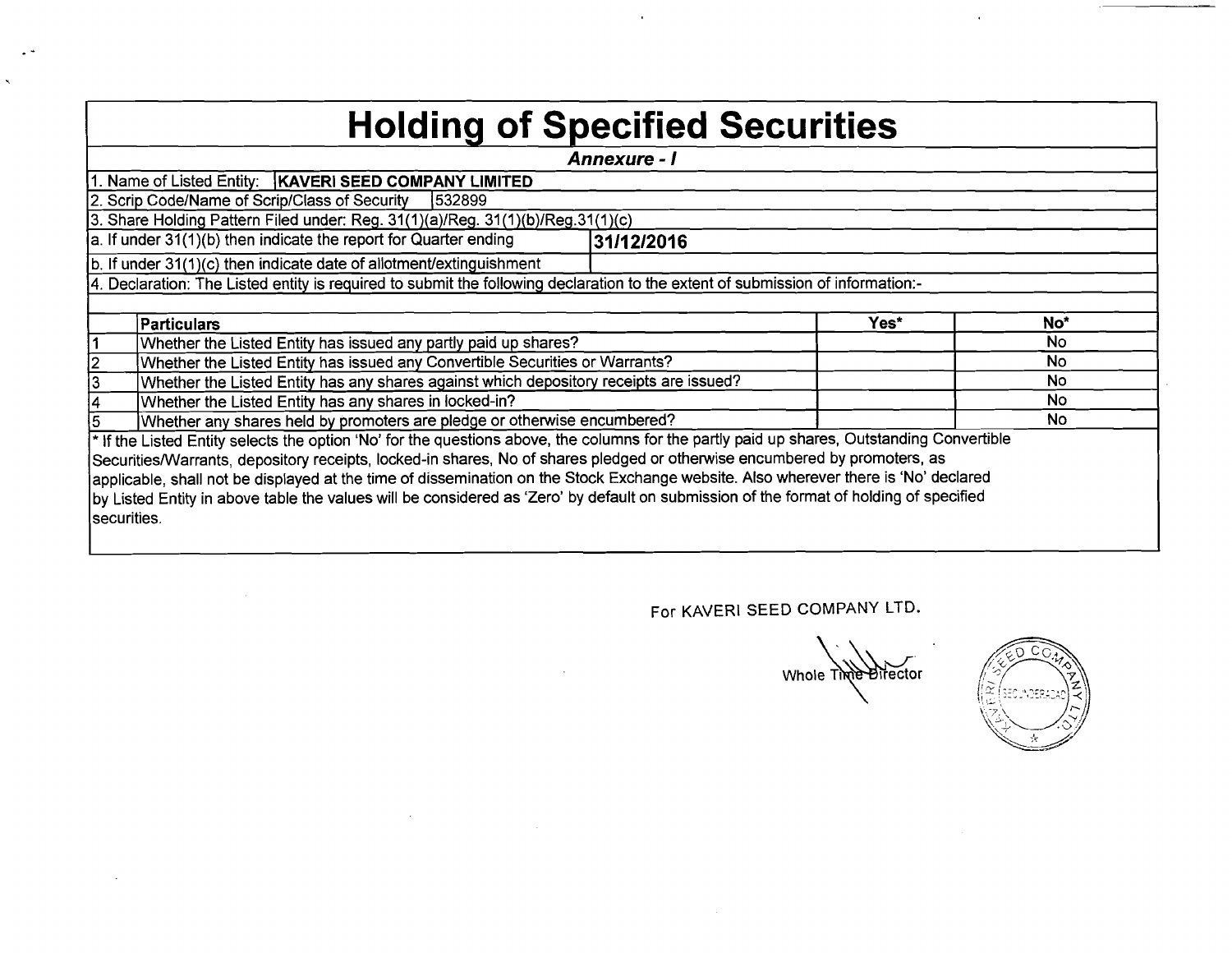|                                               |                                      |                                             |                                                                      |                                                                                                        |                                                                                       | Table I - SUMMARY STATEMENT HOLDING OF SPECIFIED SECURITIES |                                                                                                                                                                        |                                    |                                                                         |                                                                                                |                                      |                                                                                                                                                                                |                                                                                                                                                                                                                                         |              |                                                                                                                    |           |                                                                                                                                 |                                                                                                       |
|-----------------------------------------------|--------------------------------------|---------------------------------------------|----------------------------------------------------------------------|--------------------------------------------------------------------------------------------------------|---------------------------------------------------------------------------------------|-------------------------------------------------------------|------------------------------------------------------------------------------------------------------------------------------------------------------------------------|------------------------------------|-------------------------------------------------------------------------|------------------------------------------------------------------------------------------------|--------------------------------------|--------------------------------------------------------------------------------------------------------------------------------------------------------------------------------|-----------------------------------------------------------------------------------------------------------------------------------------------------------------------------------------------------------------------------------------|--------------|--------------------------------------------------------------------------------------------------------------------|-----------|---------------------------------------------------------------------------------------------------------------------------------|-------------------------------------------------------------------------------------------------------|
| Cat<br>е<br>gor<br>у<br>$\boldsymbol{\theta}$ | Category of<br>shareholder<br>(II)   | No.s of<br><b>Share</b><br>holders<br>(III) | No. of<br>fully<br>paid up<br>equity<br><b>Share</b><br>held<br>(IV) | No.s<br><b>of</b><br>Partly<br>paid-<br>up<br> equity<br><b>Share</b><br>held<br>$\boldsymbol{\omega}$ | No.<br>οf<br>shar<br>es<br>unde<br>riyin<br>g<br>Depo<br>sitor<br>Rece<br>ipts<br>(M) | Total nos.<br>shares<br>heid<br>(3)<br>(IV)+(V)+(VI)        | <b>Sharehol</b><br>dina<br>$\vert$ as a % of $\vert$<br>total<br>no. of<br>shares<br>(calculat<br>ed as per<br>SCRR,19<br>57)<br>(VIII)<br>As a $%$<br>оf<br>$(A+B+C2$ | <b>Class</b><br><b>Equity</b><br>x | <b>No of Votina</b><br><b>Rights</b><br>Class<br><b>Other</b><br>s<br>v | <b>Number of Votting Rights</b><br>held in each class of<br>securities<br>(IX)<br><b>Total</b> | Total<br>as a<br>$%$ of<br>$(A+B+C)$ | No.<br>of<br><b>Shar</b><br>es<br>Und<br>erlyi<br>ng<br>Outs<br>  tatin<br>g<br> conv<br>ertib<br>le.<br>secu<br>ritie<br>s<br>(incl<br>udin<br>g<br>Warr<br>ants)<br>$\infty$ | <b>Sharehol</b><br>ding,<br>as a %<br>assumin<br>g<br>full<br><b>CONVERS!</b><br>on<br>of<br>converti<br>ble<br>securitie<br>sí as a %<br>αf<br>diluted<br>share<br>capital)<br>$(XD = VI)$<br>+(X)<br>As $a$ %<br>оf<br>$(A + B + C2)$ | No. l<br>(a) | <b>Number of</b><br>Locked in<br>shares<br>(XII)<br>As a $\frac{9}{6}$ No.<br>of<br>total<br>shares<br>held<br>(b) | (a)       | <b>Number</b><br>of<br><b>Shares</b><br>pledged<br>or<br>encumber<br>ed<br>As a<br>$%$ of<br>total<br>shar<br>es<br>held<br>(b) | <b>Number of</b><br>equity<br>shares<br>held<br>in<br>ofherwise   dematerial<br>ized<br>form<br>(XIV) |
| (A)                                           | <b>Promoter &amp; Promoter Group</b> | $\overline{7}$                              | 39702749                                                             | 0                                                                                                      | $\mathbf{0}$                                                                          | 39702749                                                    |                                                                                                                                                                        | 57.4900 39702749                   | $\mathbf 0$                                                             | 39702749                                                                                       | 57.4900                              | $\mathbf 0$                                                                                                                                                                    | 57,4900                                                                                                                                                                                                                                 | $\mathbf 0$  | 0.0000                                                                                                             |           | 0 0.0000                                                                                                                        | 39702749                                                                                              |
| $ B\rangle$                                   | Public                               | 31569                                       | 29352346                                                             | 0                                                                                                      | 0                                                                                     | 29352346                                                    |                                                                                                                                                                        | 42.5100 29352346                   | $\mathbf{0}$                                                            | 29352346                                                                                       | 42.5100                              | 0                                                                                                                                                                              | 42.5100                                                                                                                                                                                                                                 | $\mathbf 0$  | 0.0000                                                                                                             | <b>NA</b> | <b>NA</b>                                                                                                                       | 29327275                                                                                              |
| (C)                                           | Non Promoter-Non Public              | 0                                           | 0                                                                    | 0                                                                                                      | 0                                                                                     | 0                                                           | 0                                                                                                                                                                      | 0                                  | 0                                                                       | 0                                                                                              | 0.0000                               | 0                                                                                                                                                                              | 0.0000                                                                                                                                                                                                                                  | $\mathbf{0}$ | 0.0000                                                                                                             | <b>NA</b> | <b>NA</b>                                                                                                                       | $\mathbf{0}$                                                                                          |
|                                               | (C1) Shares underlying DRs           | 0                                           | $\mathbf{0}$                                                         | $\mathbf{0}$                                                                                           | 0                                                                                     | $\mathbf{0}$                                                | 0                                                                                                                                                                      | 0                                  | 0                                                                       | 0                                                                                              | 0.0000                               | 0                                                                                                                                                                              | C.0000                                                                                                                                                                                                                                  | 0            | 0.0000                                                                                                             | <b>NA</b> | <b>NA</b>                                                                                                                       | $\mathbf{0}$                                                                                          |
| (C2)                                          | Shares held by Employee Trus         | 0                                           | $\mathbf{0}$                                                         | 0                                                                                                      | 0                                                                                     | $\Omega$                                                    | n                                                                                                                                                                      | 0                                  | $\Omega$                                                                | 0                                                                                              | 0.0000                               | $\Omega$                                                                                                                                                                       | C.0000                                                                                                                                                                                                                                  | $\Omega$     | 0.0000                                                                                                             | <b>NA</b> | <b>NA</b>                                                                                                                       | $\bf{0}$                                                                                              |
|                                               | lTotal                               | 31576                                       | 69055095                                                             | $\mathbf{0}$                                                                                           | 0                                                                                     | 69055095                                                    |                                                                                                                                                                        | 69055095                           |                                                                         | 0 69055095 100.0000                                                                            |                                      | $\mathbf 0$                                                                                                                                                                    | 100,0000                                                                                                                                                                                                                                | 0            | 0.0000                                                                                                             |           |                                                                                                                                 | 69030024                                                                                              |

 $\sim$   $\sim$ 

 $\mathcal{L}^{\pm}$ 

For KAVERI SEED COMPANY LTD.

Whole Time Birector

 $|\tilde{\alpha}|$ **UNDERADA** 

 $\bar{A}$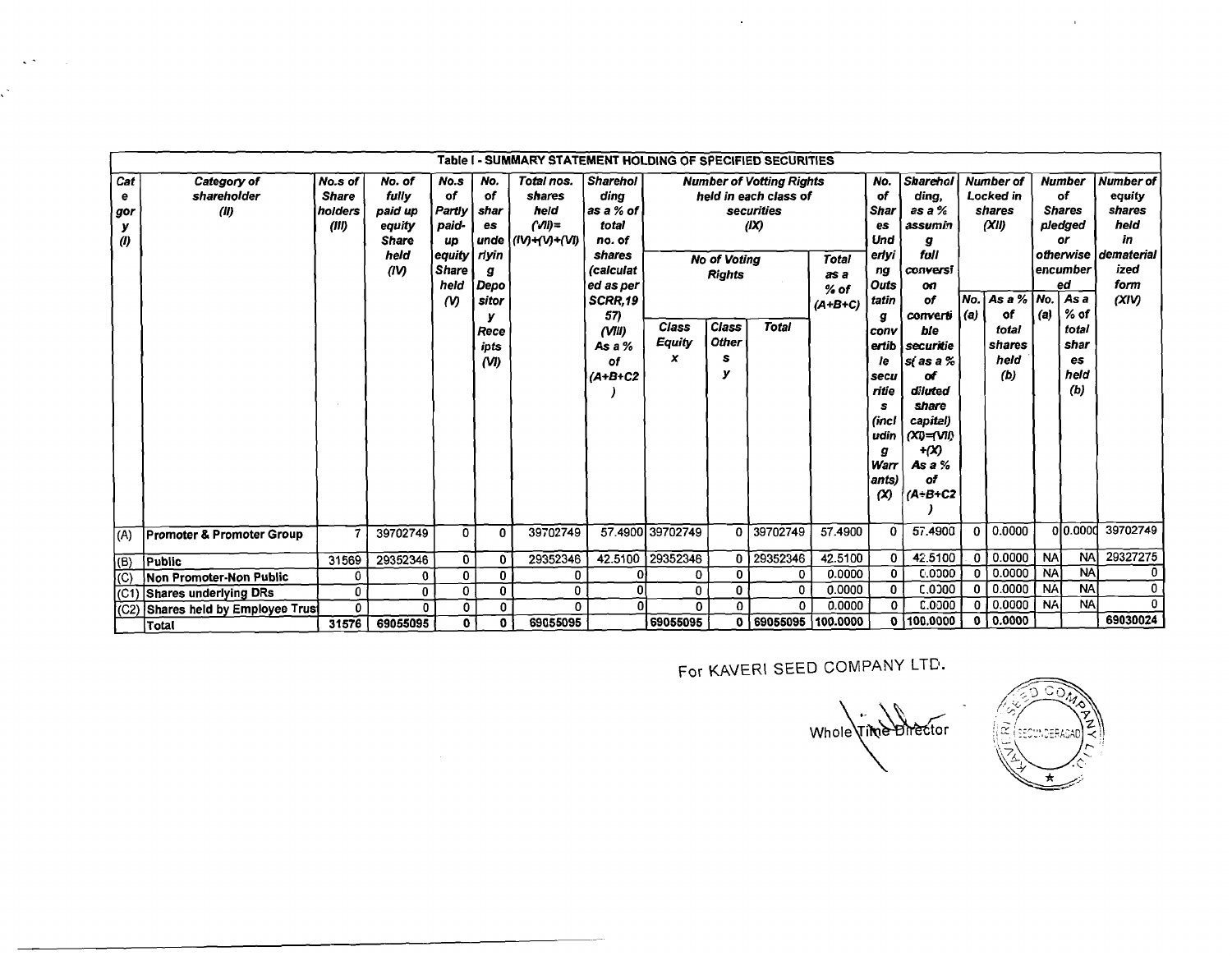|     |                                                 |             |                                                   |                                                                      |                                                    |                                                                       |                                                   | Table II - STATEMENT SHOWING SHAREHOLDING PATTERN OF THE PROMOTER AND PROMOTER GROUP                                             |                      |                                                               |                                                                                              |                                             |                                                                                                                                         |                                                                                                                                                                                                                                 |           |                                                                                                    |               |                                                                                                                                                   |                                                                                              |
|-----|-------------------------------------------------|-------------|---------------------------------------------------|----------------------------------------------------------------------|----------------------------------------------------|-----------------------------------------------------------------------|---------------------------------------------------|----------------------------------------------------------------------------------------------------------------------------------|----------------------|---------------------------------------------------------------|----------------------------------------------------------------------------------------------|---------------------------------------------|-----------------------------------------------------------------------------------------------------------------------------------------|---------------------------------------------------------------------------------------------------------------------------------------------------------------------------------------------------------------------------------|-----------|----------------------------------------------------------------------------------------------------|---------------|---------------------------------------------------------------------------------------------------------------------------------------------------|----------------------------------------------------------------------------------------------|
|     | Category & Name of the<br>shareholders<br>(l)   | PAN<br>(II) | No<br>of<br>Sha<br>re<br>hol<br>der<br>s<br>(III) | No of<br>fully<br>paid up<br>equity<br><b>Shares</b><br>held<br>(IV) | paid-<br>up<br>equity<br><b>Share</b><br>held<br>M | share<br>s<br>underl<br>ying<br>Depos<br>itorv<br>Recei<br>pts<br>(M) | shares<br>held<br>$(VII)=$<br>$(IV)+(V)+$<br>(VI) | Partly No. of Total nos. Shareholdin<br>g<br>%<br>calculated<br>as per<br><b>SCRR, 1957</b><br>As a % of<br>$(A+B+C2)$<br>(VIII) | Class<br>Equity<br>x | No of Voting<br><b>Rights</b><br>Clas<br>s<br>Oth<br>ers<br>У | <b>Number of Voting Rights</b><br>held in each class of<br>securities<br>(X)<br><b>Total</b> | <b>Total</b><br>as a<br>$%$ of<br>$(A+B+C)$ | <b>Shares</b><br><b>Underl</b><br>ying<br>Outstat<br>ing<br>convert<br>ible<br>securiti<br>es<br>(includi<br>ng<br>Warran<br>ts)<br>(X) | No. of Shareho<br>Iding,<br>as a %<br>assumin<br>g<br>full<br>convers<br>ion<br>of<br>converti<br>ble<br>securiti<br>es(as a<br>%<br>of<br>diluted<br>share<br>capital)<br>$(XI)=(VII)$<br>$+ (X)$<br>As a %<br>٥f<br>$(A+B+C)$ | No<br>(a) | <b>Number of</b><br>Locked in<br>shares<br>(XII)<br>As a %<br>of<br>total<br>shares<br>heid<br>(b) | 0.<br>(a      | <b>Number</b> of<br><b>Shares</b><br>pledged<br>or<br>otherwise<br>encumber<br>ed<br>(XIII)<br>$N$ $Asa%$<br>of<br>total<br>shares<br>held<br>(b) | <b>Number</b><br>of<br>equity<br>shares<br>held<br>in<br>demateri<br>alized<br>form<br>(XIV) |
| -1  | <i><b>Indian</b></i>                            |             |                                                   |                                                                      |                                                    |                                                                       |                                                   |                                                                                                                                  |                      |                                                               |                                                                                              |                                             |                                                                                                                                         | 2)                                                                                                                                                                                                                              |           |                                                                                                    |               |                                                                                                                                                   |                                                                                              |
|     | (a) Individuals/Hindu undivided Family          |             |                                                   |                                                                      |                                                    |                                                                       |                                                   |                                                                                                                                  |                      |                                                               |                                                                                              |                                             |                                                                                                                                         |                                                                                                                                                                                                                                 |           |                                                                                                    |               |                                                                                                                                                   |                                                                                              |
|     | <b>VENKATA BHASKAR RAO</b><br>GUNDAVARAM (HUF)  | AAAHG6481R  |                                                   | 11240645                                                             | οl                                                 | οI                                                                    | 11240645                                          | 16.2778                                                                                                                          | 11240645             |                                                               | 0 11240645                                                                                   | 16.2778                                     | Ωl                                                                                                                                      | 16.2778                                                                                                                                                                                                                         |           | 0 0.0000                                                                                           |               | 0 0.0000                                                                                                                                          | 11240645                                                                                     |
|     | <b>GUNDAVARAM VENKATA</b><br><b>BHASKAR RAO</b> | AARPG8379F  |                                                   | 6031990                                                              | $\overline{0}$                                     | O                                                                     | 6031990                                           | 8.7350                                                                                                                           | 6031990              | $\circ$                                                       | 6031990                                                                                      | 8.7350                                      |                                                                                                                                         | 8.7350                                                                                                                                                                                                                          |           | 0.0000                                                                                             | ٥l            | 0.0000                                                                                                                                            | 6031990                                                                                      |
|     | VANAJA DEVI GUNDAVARAM                          | AHBPG5812G  |                                                   | 15775050                                                             | οI                                                 |                                                                       | 0 15775050                                        | 22.8442                                                                                                                          | 15775050             | οl                                                            | 15775050 22.8442                                                                             |                                             | ٥I                                                                                                                                      |                                                                                                                                                                                                                                 |           |                                                                                                    |               |                                                                                                                                                   |                                                                                              |
|     | PAVAN GUNDAVARAM<br>VENUMANOHAR RAO             | ABTPG8553E  |                                                   | 2509000                                                              | 0                                                  | ٥l                                                                    | 2509000                                           | 3.6333                                                                                                                           | 2509000              | $\mathbf{o}$                                                  | 2509000                                                                                      | 3.6333                                      | οì                                                                                                                                      | 22.8442<br>3.6333                                                                                                                                                                                                               | 0<br>o    | 0.0000<br>0.0000                                                                                   | o             | 0.0000<br>0.0000                                                                                                                                  | 15775050                                                                                     |
|     | RANGINENI                                       | ACGPR6869N  |                                                   | 2117849                                                              | $\overline{c}$                                     | O                                                                     | 2117849                                           | 3.0700                                                                                                                           | 2117849              | $\Omega$                                                      | 2117849                                                                                      | 3.0700                                      | ol                                                                                                                                      | 3.0700                                                                                                                                                                                                                          | ٥l        | 0.0000                                                                                             | 0<br>$\Omega$ | 0.0000                                                                                                                                            | 2509000<br>2117849                                                                           |
|     | <b>VAMSHEEDHAR</b><br>CHENNAMANENI              | ADVPC1241M  |                                                   | 1099320                                                              | $\circ$                                            | $\Omega$                                                              | 1099320                                           | 1.5900                                                                                                                           | 1099320              | $\circ$                                                       | 1099320                                                                                      | 1.5900                                      | $\Omega$                                                                                                                                | 1.5900                                                                                                                                                                                                                          | 0l        | 0.0000                                                                                             | 0             | 0.0000                                                                                                                                            | 1099320                                                                                      |
|     | <b>MITHUN CHAND</b><br>CHENNAMANENI             | AFRPC8969E  |                                                   | 928895                                                               | $\overline{0}$                                     | $\overline{\mathbf{o}}$                                               | 928895                                            | 1.3400                                                                                                                           | 928895               | $\mathbf{o}$                                                  | 928895                                                                                       | 1.3400                                      |                                                                                                                                         | 1.3400                                                                                                                                                                                                                          | οI        | 0.0000                                                                                             | ΩI            | 0.0000                                                                                                                                            | 928895                                                                                       |
|     | Total                                           |             |                                                   | 39702749                                                             | $\mathbf{o}$                                       |                                                                       | 0 39702749                                        |                                                                                                                                  | 57.4900 39702749     |                                                               | 0 39702749 57.4900                                                                           |                                             |                                                                                                                                         |                                                                                                                                                                                                                                 |           |                                                                                                    |               |                                                                                                                                                   |                                                                                              |
| (b) | Central Government/ State Government(s)         |             | $\mathbf{0}$                                      | 0                                                                    |                                                    |                                                                       |                                                   |                                                                                                                                  |                      |                                                               |                                                                                              |                                             |                                                                                                                                         | 0 57.4900                                                                                                                                                                                                                       |           | 0 0.0000                                                                                           |               |                                                                                                                                                   | 0 0.0000 39702749                                                                            |
|     | Total                                           |             | οl                                                | ol                                                                   | οĮ<br>히                                            | οı<br>ol                                                              | οl<br>οł                                          | 0.0000                                                                                                                           | οI                   | 0                                                             | οl                                                                                           | 0.0000                                      | οl                                                                                                                                      | 0.0000                                                                                                                                                                                                                          | οl        | 0.0000                                                                                             |               | 0 0.0000                                                                                                                                          | 01                                                                                           |
|     | (c) Financial Institutions/ Banks               |             |                                                   |                                                                      |                                                    |                                                                       |                                                   | 0.0000                                                                                                                           | ol                   | $\mathbf{0}$                                                  | ٥l                                                                                           | 0.0000                                      | 0                                                                                                                                       | 0.0000                                                                                                                                                                                                                          | ٥l        | 0.0000                                                                                             |               | 0 0.0000                                                                                                                                          |                                                                                              |
|     |                                                 |             | ٥I                                                | ٥I                                                                   | o                                                  | ٥l                                                                    | o۱                                                | 0.0000                                                                                                                           | οI                   | $\mathbf{o}$                                                  |                                                                                              |                                             |                                                                                                                                         |                                                                                                                                                                                                                                 |           |                                                                                                    |               |                                                                                                                                                   |                                                                                              |
|     | Total                                           |             | ٥l                                                | ۵İ                                                                   | $\overline{\mathbf{0}}$                            | οl                                                                    | O                                                 | 0.0000                                                                                                                           | $\Omega$             | O                                                             | οI<br>$\mathbf{0}$                                                                           | 0.0000<br>0.0000                            | οl<br>٥I                                                                                                                                | 0.0000<br>0.0000                                                                                                                                                                                                                | ٥I        | 0.0000                                                                                             |               | 0 0.0000                                                                                                                                          |                                                                                              |
|     | Sub-Total (A)(1)                                |             | $\overline{7}$                                    | 39702749                                                             | 0                                                  | ٥l                                                                    | 39702749                                          |                                                                                                                                  | 57.4900 39702749     |                                                               | 0 39702749 57.4900                                                                           |                                             | ٥I                                                                                                                                      | 57.4900                                                                                                                                                                                                                         | οI<br>Οl  | 0.0000                                                                                             |               | 0 <sub>0.0000</sub>                                                                                                                               | $\mathbf{0}$<br>$0.0000$ 0 $0.0000$ 39702749                                                 |
|     |                                                 |             |                                                   |                                                                      |                                                    |                                                                       |                                                   |                                                                                                                                  |                      |                                                               |                                                                                              |                                             |                                                                                                                                         |                                                                                                                                                                                                                                 |           |                                                                                                    |               |                                                                                                                                                   |                                                                                              |

 $\sim$ 

Whole **Aime Birector** 

, **PARTY COMPANY**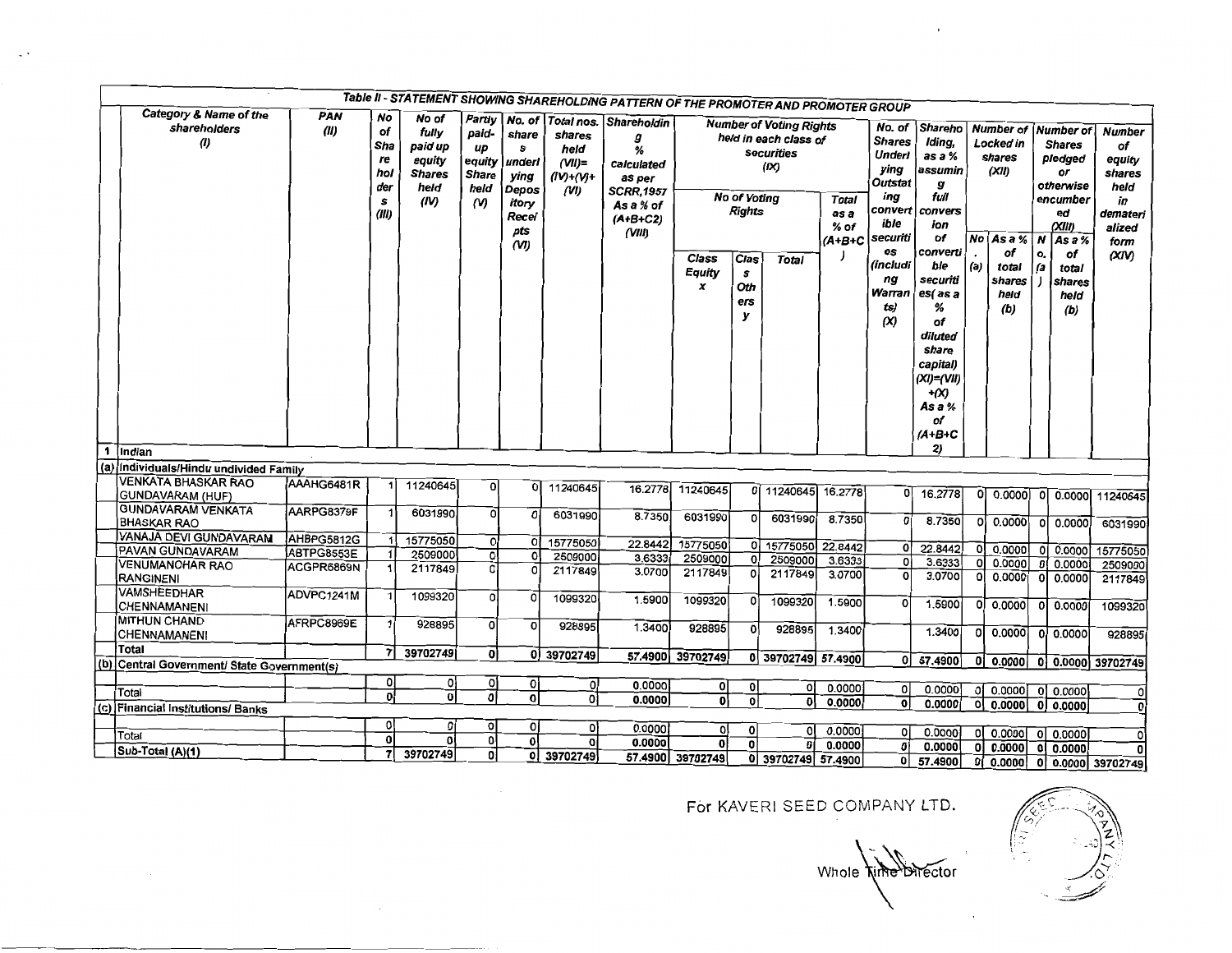|       | 2   Foreign                                                                                                                                                                                    |    |          |    |          |         |                  |    |                  |        |    |         |     |                       |       |                       |                   |
|-------|------------------------------------------------------------------------------------------------------------------------------------------------------------------------------------------------|----|----------|----|----------|---------|------------------|----|------------------|--------|----|---------|-----|-----------------------|-------|-----------------------|-------------------|
|       | (a) Individuals (Non-Resident Individuals/ Foreign Individuals)                                                                                                                                |    |          |    |          |         |                  |    |                  |        |    |         |     |                       |       |                       |                   |
|       |                                                                                                                                                                                                |    |          |    |          | 0.00001 | O.               |    |                  | 0.0000 | O. | 0.0000  |     | 이 0.000이              |       | 이 0.000이              |                   |
|       | Total                                                                                                                                                                                          |    |          |    |          | 0.0000  | 0.               |    | ΩI               | 0.0000 | ΩI | 0.0000  |     | 0 0.0000 0 0.0000     |       |                       | ΩI                |
|       | (b) Government                                                                                                                                                                                 |    |          |    |          |         |                  |    |                  |        |    |         |     |                       |       |                       |                   |
|       |                                                                                                                                                                                                | וט |          |    |          | 0.00001 | oı               |    |                  | 0.0000 | οı | 0.0000  |     | $ 0 $ 0.0000 0 0.0000 |       |                       | οI                |
|       | Total                                                                                                                                                                                          |    |          |    |          | 0.0000  | o۱               |    |                  | 0.0000 | ٥I | 0.0000  |     |                       |       | $ 0 $ 0.0000 0 0.0000 | ٥I                |
|       | (c) Institutions                                                                                                                                                                               |    |          |    |          |         |                  |    |                  |        |    |         |     |                       |       |                       |                   |
|       |                                                                                                                                                                                                | 01 |          | οι |          | 0.0000  | 01               | οı |                  | 0.0000 | οı | 0.0000  | 01  | 0.0000                |       | 0 0.0000              | ol                |
|       | Total                                                                                                                                                                                          | ٥١ |          | ĐI |          | 0.00001 | οł               |    |                  | 0.0000 | ΩI | 0.00001 |     | 0 0.0000              |       | 01 0.00001            | ٥l                |
|       | (d) Foreign Portfolio Investor                                                                                                                                                                 |    |          |    |          |         |                  |    |                  |        |    |         |     |                       |       |                       |                   |
|       |                                                                                                                                                                                                | οı |          | οı |          | 0.0000  | Οľ               | οı |                  | 0.0000 |    | 0.00001 |     | $ 0 $ 0.0000          | - O I | ∣0.0000l              | ٥l                |
|       | Total                                                                                                                                                                                          | o  |          |    |          | 0.0000  | - O I            |    |                  | 0.0000 |    | 0.0000  | 0I. | 0.0000                |       | 0   0.0000            | ٥I                |
|       | Sub-Total (A)(2)                                                                                                                                                                               | Ω  |          |    |          | 0.00001 | o                |    |                  | 0.0000 |    | 0.0000  |     | 0.00001               |       | 01 0.00001            |                   |
|       | <b>Total Shareholding of</b>                                                                                                                                                                   |    | 39702749 |    | 39702749 |         | 57.4900 39702749 |    | 39702749 57,4900 |        |    | 57.4900 |     | 0.0000                |       |                       | 0 0.0000 39702749 |
|       | Promoter and Promoter Group                                                                                                                                                                    |    |          |    |          |         |                  |    |                  |        |    |         |     |                       |       |                       |                   |
|       | $ (A) = (A)(1)+(A)(2)$                                                                                                                                                                         |    |          |    |          |         |                  |    |                  |        |    |         |     |                       |       |                       |                   |
|       | Details of Shares which remain unclaimed may be given hear along with details such as number of shareholders, outstanding shares held in demat/unclaimed suspense account, voting rights which |    |          |    |          |         |                  |    |                  |        |    |         |     |                       |       |                       |                   |
| Note: |                                                                                                                                                                                                |    |          |    |          |         |                  |    |                  |        |    |         |     |                       |       |                       |                   |
|       |                                                                                                                                                                                                |    |          |    |          |         |                  |    |                  |        |    |         |     |                       |       |                       |                   |

 $\mathbf{r}$ 

 $\sim$ 

(1) PAN would not be displayed on website of Stock Exchange(s).<br>(2) The term "Encumbrance" has the same meaning as assigned under regulation 28(3) of SEBI (Substantial Acquisition of Shares and Takeovers) Regulations, 2011

 $\ddot{\phantom{1}}$ 

Whole Thin Director

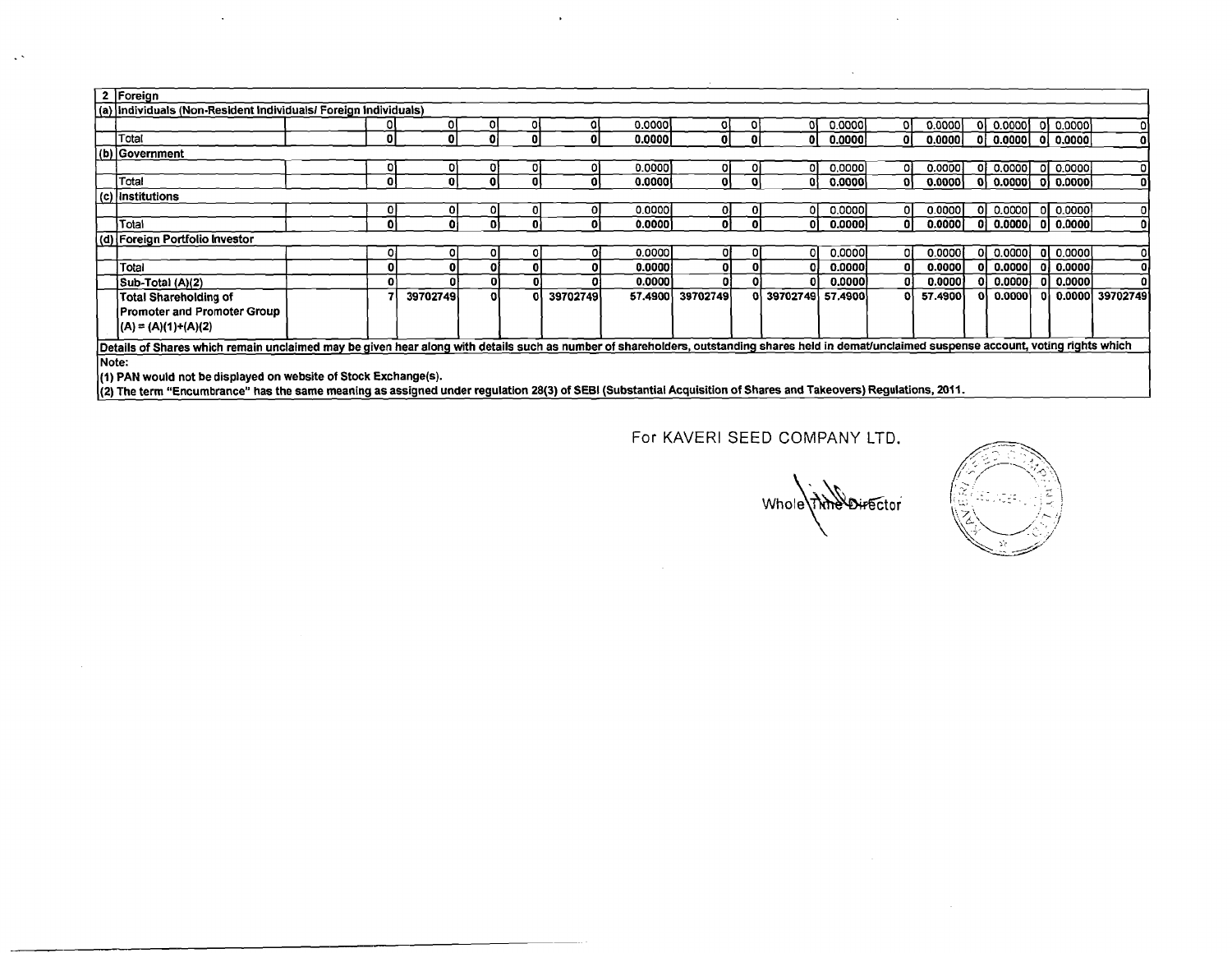|              |                                                                                                |             |                                                    |                                                                      |                                                                     |                                                                                |                                                                   | Table III - STATEMENT SHOWING SHAREHOLDING PATTERN OF THE PUBLIC SHAREHOLDER                          |                                                   |                               |                                                                              |                                         |                                                                              |                                                                                                                                                                         |    |                                                               |                                                                                    |                                     |                                                                                    |
|--------------|------------------------------------------------------------------------------------------------|-------------|----------------------------------------------------|----------------------------------------------------------------------|---------------------------------------------------------------------|--------------------------------------------------------------------------------|-------------------------------------------------------------------|-------------------------------------------------------------------------------------------------------|---------------------------------------------------|-------------------------------|------------------------------------------------------------------------------|-----------------------------------------|------------------------------------------------------------------------------|-------------------------------------------------------------------------------------------------------------------------------------------------------------------------|----|---------------------------------------------------------------|------------------------------------------------------------------------------------|-------------------------------------|------------------------------------------------------------------------------------|
|              | Category & Name of the<br>shareholders<br>$\left( 0\right)$                                    | PAN<br>(11) | No.s<br>of<br><b>Share</b><br>holde<br>75<br>(III) | No. of<br>fully<br>paid up<br>equity<br><b>Share</b><br>held<br>(IV) | Partly<br>paid-<br>up<br>equity<br><b>Share</b><br>held<br>$\omega$ | No.s<br>of<br>shar<br>es<br>unde<br>rlyin<br>$\boldsymbol{g}$<br>Depo<br>sitor | Total nos.<br>shares<br>held<br>$(VII)=$<br>$(IV)+(V)+(V)$<br>VI) | Shareholdin<br>g<br>%<br>calculated<br>as per<br><b>SCRR,1957)</b><br>As a % of<br>(A+B+C2)<br>(VIII) |                                                   | No of Voting<br><b>Rights</b> | <b>Number of Voting Rights</b><br>held in each class of<br>securities<br>(X) | <b>Total</b><br>as a<br>$%$ of<br>Total | No.<br>of<br>Shar<br>es<br>Unde<br>rlying<br>Outst<br>ating<br>conv          | <b>Total</b><br>Shareho<br>Iding,<br>as a %<br>assumin<br>$\sigma$<br>full<br>convers<br>ion                                                                            |    | <b>Number of</b><br>Locked in<br>shares<br>(XII)<br>No $Asa%$ | Number of<br><b>Shares</b><br>pledged or<br>otherwise<br>encumber<br>(XIII)<br>No. | ed<br>As a                          | Number of<br>equity<br>shares<br>held<br>in<br>dematerial<br>ized<br>form<br>(XIV) |
|              |                                                                                                |             |                                                    |                                                                      |                                                                     | У<br>Rece<br>ipts<br>(V <sub>1</sub> )                                         |                                                                   |                                                                                                       | <b>Class</b><br><b>Equity</b><br>$\boldsymbol{x}$ | Cla<br>SS<br>Oth<br>ers<br>У  | <b>Total</b>                                                                 | Voting<br><b>Rights</b>                 | ertibl<br>e<br>secur<br>ities<br>(inclu<br>ding<br>Warr<br>ants)<br>$\infty$ | of<br>converti   (a)<br>ble<br>securiti<br>es(as a<br>percent<br>age<br>οf<br>diluted<br>share<br>capital)<br>$(XI) = (VII)$<br>$+ (X)$<br>As a %<br>of<br>(A+B+C<br>2) |    | οf<br>total<br>shares<br>held<br>(b)                          | (Not $\vert\%$ of<br>appli<br>cabl<br>e)<br>(a)                                    | total<br>shar<br>es.<br>heid<br>(b) |                                                                                    |
| $\mathbf{1}$ | Institutions                                                                                   |             |                                                    |                                                                      |                                                                     |                                                                                |                                                                   |                                                                                                       |                                                   |                               |                                                                              |                                         |                                                                              |                                                                                                                                                                         |    |                                                               |                                                                                    |                                     |                                                                                    |
| (a)          | <b>Mutual Funds</b>                                                                            |             | 37                                                 | 6368892                                                              | 0l<br>$\overline{\mathfrak{g}}$                                     | Οl                                                                             | 6368892                                                           | 9.2200                                                                                                | 6368892                                           | 0I                            | 6368892                                                                      | 9.2200                                  | 01                                                                           | 9.2200                                                                                                                                                                  |    | 0 0.0000                                                      | <b>NA</b>                                                                          | <b>NA</b>                           | 6368892                                                                            |
|              | MIRAE ASSET EMERGING BLUECHIP                                                                  | AACTM0203B  | 34                                                 | 3798436<br>1005189                                                   | ol                                                                  | 0Ì<br>Ωl                                                                       | 3798436<br>1005189                                                | 5.4900<br>1.4600                                                                                      | 3798436<br>1005189                                | 0l<br>0                       | 3798436<br>1005189                                                           | 5.4900<br>1.4600                        | ΩÌ<br>ΩI                                                                     | 5.4900<br>1.4600                                                                                                                                                        | ΩI | 0 0.0000<br>0.0000                                            | <b>NA</b><br><b>NA</b>                                                             | <b>NA</b><br><b>NAI</b>             | 3798436<br>1005189                                                                 |
|              | FUND                                                                                           |             |                                                    |                                                                      |                                                                     |                                                                                |                                                                   |                                                                                                       |                                                   |                               |                                                                              |                                         |                                                                              |                                                                                                                                                                         |    |                                                               |                                                                                    |                                     |                                                                                    |
|              | BIRLA SUN LIFE TRUSTEE COMPANY<br>PRIVATE LIMITED AC BIRLA SUN LIFE<br><b>BALANCED 95 FUND</b> | AAATB0102C  |                                                    | 877767                                                               | ΩÌ                                                                  | $\Omega$                                                                       | 877767                                                            | 1.2711                                                                                                | 877767                                            | $\mathbf 0$                   | 877767                                                                       | 1.2711                                  |                                                                              | 1.2711                                                                                                                                                                  | n  | 0.0000                                                        | <b>NA</b>                                                                          | <b>NA</b>                           | 877767                                                                             |
|              | <b>HDFC TRUSTEE COMPANY LIMITED</b><br>A/C HDFC BALANCED FUND                                  | AAATH1809A  |                                                    | 687500                                                               | ٥I                                                                  | $\Omega$                                                                       | 687500                                                            | 1.0000                                                                                                | 687500                                            | $\Omega$                      | 687500                                                                       | 1.0000                                  |                                                                              | 1.0000                                                                                                                                                                  |    | $0$ 0.0000                                                    | <b>NA</b>                                                                          | <b>NA</b>                           | 687500                                                                             |
| (b)          | Venture Capital Funds                                                                          |             | 0                                                  | $\mathbf{0}$                                                         | ٥I                                                                  | $\mathbf{0}$                                                                   | 0l                                                                | 0.0000                                                                                                | 0                                                 | -Ol                           | 0                                                                            | 0.0000                                  |                                                                              | 0.0000                                                                                                                                                                  |    | 0 0.0000                                                      | <b>NA</b>                                                                          | <b>NA</b>                           | 0                                                                                  |
| (c)          | Alternate Investment Funds                                                                     |             | $\mathbf{0}$                                       | 0                                                                    | ٥l                                                                  | 0l                                                                             | 0                                                                 | 0.0000                                                                                                | $\mathbf{0}$                                      | 0                             | Οİ                                                                           | 0.0000                                  |                                                                              | 0.0000                                                                                                                                                                  |    | 0 0.0000                                                      | <b>NA</b>                                                                          | <b>NA</b>                           | -Ol                                                                                |
|              | (d) Foreign Venture Capital Investors                                                          |             | o                                                  | $\Omega$                                                             | ٥l                                                                  | 0l                                                                             | $\mathbf{0}$                                                      | 0.0000                                                                                                | οl                                                | 0                             |                                                                              | 0.0000                                  |                                                                              | 0.0000                                                                                                                                                                  |    | 0 0.0000                                                      | <b>NA</b>                                                                          | <b>NA</b>                           | $\mathbf{0}$                                                                       |
|              | (e) Foreign Portfolio Investors                                                                |             | 52                                                 | 9402950                                                              | ٥l                                                                  | 0Ì                                                                             | 9402950                                                           | 13.6166                                                                                               | 9402950                                           | $\mathbf{0}$                  | 9402950                                                                      | 13.6166                                 | ΩÌ                                                                           | 13.6166                                                                                                                                                                 |    | 0 0.0000                                                      | <b>NA</b>                                                                          | <b>NA</b>                           | 9402950                                                                            |
|              |                                                                                                |             | 51                                                 | 4612649                                                              | 0                                                                   | 0                                                                              | 4612649                                                           | 6.6797                                                                                                | 4612649                                           |                               | 4612649                                                                      | 6.6797                                  |                                                                              | 6.6797                                                                                                                                                                  |    | 0.0000                                                        | <b>NA</b>                                                                          | <b>NA</b>                           | 4612649                                                                            |
|              | <b>ASHOKA PTE LTD</b>                                                                          | AAKCA5986C  | $\overline{1}$                                     | 4790301                                                              | οl                                                                  | ΩI                                                                             | 4790301                                                           | 6.9369                                                                                                | 4790301                                           | οI                            | 4790301                                                                      | 6.9369                                  | ۵ï<br>n                                                                      | 6.9369                                                                                                                                                                  |    | 0 0.0000                                                      | <b>NA</b>                                                                          | <b>NA</b>                           | 4790301                                                                            |
|              | (f) Financial Institutions/Banks                                                               |             | 5 <sup>1</sup>                                     | 24882                                                                | 0                                                                   | 0l                                                                             | 24882                                                             | 0.0400                                                                                                | 24882<br>0                                        | 0 <br>$\mathbf{o}$            | 24882                                                                        | 0.0400                                  | $\mathbf{0}$                                                                 | 0.0400                                                                                                                                                                  |    | 0 0.0000                                                      | <b>NA</b><br><b>NA</b>                                                             | <b>NA</b><br><b>NA</b>              | 24882<br>$\mathbf{0}$                                                              |
|              | (g) Insurance Companies                                                                        |             | 0                                                  | 0                                                                    | 0                                                                   | 0l                                                                             | 0l<br>O.                                                          | 0.0000                                                                                                |                                                   | $\mathbf{0}$                  | $\mathbf{0}$<br>٥۱                                                           | 0.0000                                  | Οl                                                                           | 0.00001<br>0.0000                                                                                                                                                       |    | 0 0.0000                                                      | <b>NA</b>                                                                          | <b>NA</b>                           | $\mathbf{0}$                                                                       |
|              | (h) Provident Funds/ Pension Funds                                                             |             | $\mathbf{0}$                                       | Οl                                                                   | 0                                                                   |                                                                                |                                                                   | 0.0000                                                                                                | 01                                                |                               |                                                                              | 0.0000                                  |                                                                              |                                                                                                                                                                         |    | 0 0.0000                                                      |                                                                                    |                                     |                                                                                    |

Whole Time Director

NOES.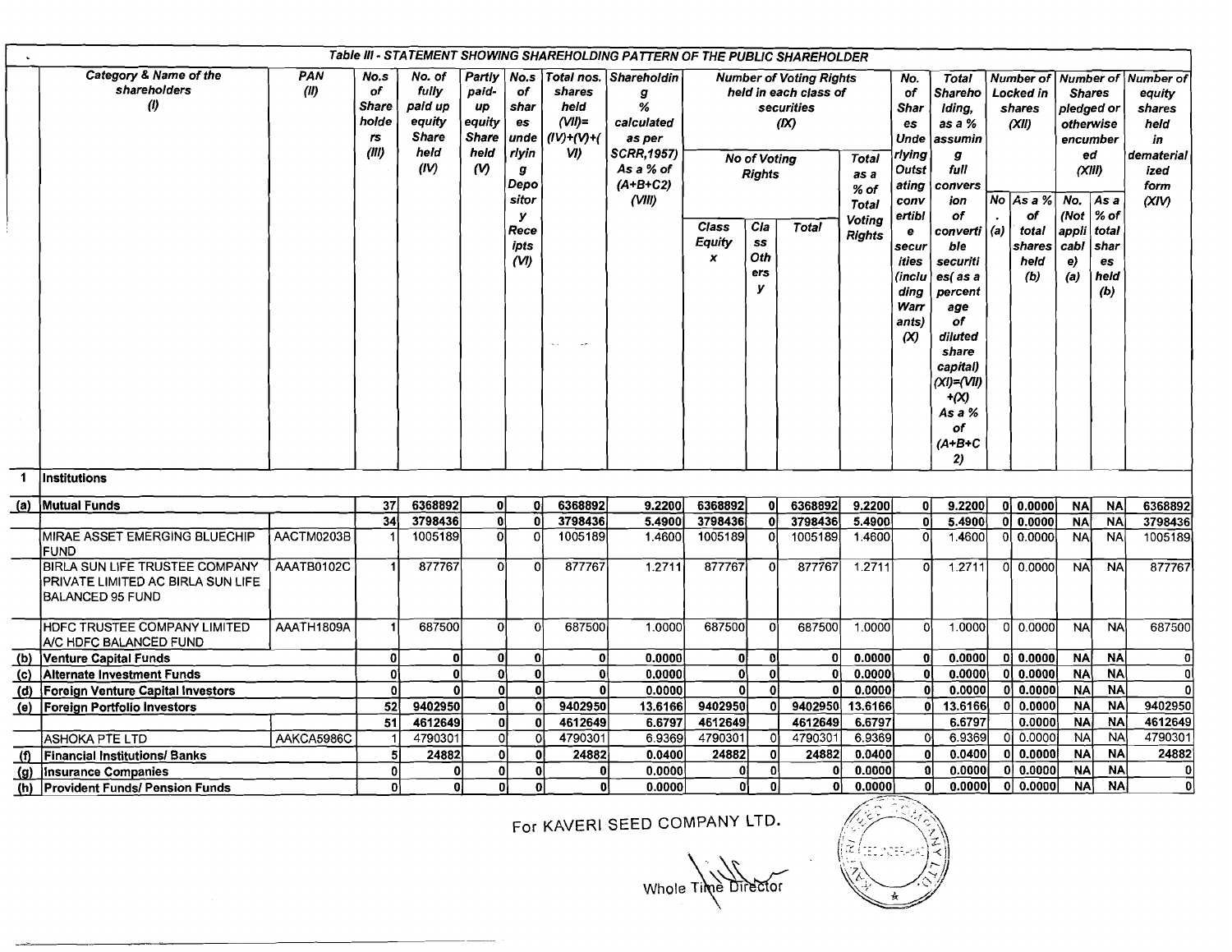|                | (i) Any Others (FII'S)                                                                                    |                   | 34           | 4493291  |    | 0l           | 4493291  | 6,5100  | 4493291          | ΩI           | 4493291          | 6,5100  |    | 6.5100  | 0.0000                | <b>NA</b> | <b>NA</b> | 4493291      |
|----------------|-----------------------------------------------------------------------------------------------------------|-------------------|--------------|----------|----|--------------|----------|---------|------------------|--------------|------------------|---------|----|---------|-----------------------|-----------|-----------|--------------|
|                |                                                                                                           |                   | 32           | 2614854  |    |              | 2614854  | 3.7882  | 2614854          |              | 2614854          | 3.7882  |    | 3.7882  |                       |           |           | 2614854      |
|                | KUWAIT INVESTMENT AUTHORITY<br><b>FUND 226</b>                                                            | <b>AAATK3858Q</b> |              | 995687   |    | ΩI           | 995687   | 1.4418  | 995687           | n.           | 995687           | 1.4418  | O  | 1.4418  | 0.0000<br>ΩI          | <b>NA</b> | <b>NA</b> | 995687       |
|                | <b>CITIGROUP GLOBAL MARKETS</b><br><b>IMAURITIUS PRIVATE LIMITED</b>                                      | AAFCS3274C        |              | 882750   | ΩI | $\Omega$     | 882750   | 1.2800  | 882750           | $\Omega$     | 882750           | 1.2800  |    | 1.2800  | $01$ 0.0000           | <b>NA</b> | <b>NA</b> | 882750       |
| J)             | <b>Any Other (Foreign Companies)</b>                                                                      |                   |              | 4833     | ΩI | $\mathbf{0}$ | 4833     | 0.0100  | 4833             | n.           | 4833             | 0.0100  |    | 0.0100  | 0.0000                | <b>NA</b> | <b>NA</b> | 4833         |
|                | SUB TOTAL (B)(1)                                                                                          |                   | 129          | 20294848 | 0l | Λ            | 20294848 |         | 29.3966 20294848 | ΩI           | 20294848 29.3966 |         | n  | 29.3966 | 0,0000                | <b>NA</b> | <b>NA</b> | 20294848     |
| 2              | Central / State government(s)                                                                             |                   |              |          |    |              |          |         |                  |              |                  |         |    |         |                       |           |           |              |
| (a)            | Central Government/ State Government(s)                                                                   |                   | 0            |          |    | o            |          | 0.0000  | 01               |              | n١               | 0.0000  |    | 0.0000  | 0 0.0000              | <b>NA</b> | <b>NA</b> |              |
|                | SUB TOTAL (B)(2)                                                                                          |                   | 0            | ۵I       | 0l | $\mathbf{0}$ | -nl      | 0.0000  | ٥I               | 0l           | n                | 0.0000  |    | 0.0000  | 0 0.0000              | <b>NA</b> | <b>NA</b> | 0            |
| 3              | <i><b>Institutions</b></i>                                                                                |                   |              |          |    |              |          |         |                  |              |                  |         |    |         |                       |           |           |              |
| (a)            | Central Government/ State Government(s)                                                                   |                   | $\mathbf{0}$ |          |    | O            |          | 0.0000  | 01               |              | Λ                | 0.0000  | n  | 0.0000  | 0 0.0000              | <b>NA</b> | <b>NA</b> | $\mathbf{0}$ |
|                | <b>SUB TOTAL (B)(3)</b>                                                                                   |                   | ٥I           | ٥I       | ΩI | $\Omega$     | $\Omega$ | 0.0000  | 0                | $\mathbf{0}$ | n١               | 0.0000  |    | 0.0000  | 0.0000<br>Ωl          | <b>NA</b> | <b>NA</b> | 0l           |
|                | Non-institutions                                                                                          |                   |              |          |    |              |          |         |                  |              |                  |         |    |         |                       |           |           |              |
|                | (a.1) Individuals - i. Individual shareholders holding                                                    |                   | 29715        | 5291177  |    |              | 5291177  | 7.6623  | 5291177          | n            | 5291177          | 7.6623  |    | 7.6623  | 0 <sub>1</sub> 0.0000 | <b>NA</b> | <b>NA</b> | 5266106      |
|                | nominal share capital up to Rs. 2 lakhs.                                                                  |                   |              |          |    |              |          |         |                  |              |                  |         |    |         |                       |           |           |              |
|                | 'a.2) INDIVIDUAL - ii. Individual shareholders holding<br>nominal share capital in excess of Rs. 2 lakhs. |                   | $\mathbf{2}$ | 325000   | ΩI | n.           | 325000   | 0.4706  | 325000           | ΩI           | 325000           | 0.4706  | n  | 0.4706  | $ol$ 0.0000           | <b>NA</b> | <b>NA</b> | 325000       |
| (b)            | <b>NBFCs registered with RBI</b>                                                                          |                   | $\mathbf 0$  | ٥l       |    | 0l           | ΩI       | 0.0000  | 0                | n١           |                  | 0.0000  | -n | 0.0000  | 0 <sub>1</sub> 0.0000 | <b>NA</b> | <b>NA</b> | o            |
| $\overline{c}$ | <b>Employee Trusts</b>                                                                                    |                   | Ωİ           | 0        |    | n            |          | 0.0000  | 0                |              |                  | 0.0000  |    | 0.0000  | 010.0000              | <b>NA</b> | <b>NA</b> | $\Omega$     |
| (d)            | Overseas Depositories (holding DRs) (balancing<br>fiaure)                                                 |                   |              |          |    |              |          | 0.0000  | Ωl               |              |                  | 0.0000  |    | 0.0000  | 0 0.0000              | <b>NA</b> | <b>NA</b> | $\Omega$     |
|                | e.1) Any Others (BODIES CORPORATE)                                                                        |                   | 527          | 2866422  |    |              | 2866422  | 4.1509  | 2866422          | n            | 2866422          | 4.1509  |    | 4.1509  | 0 0.0000              | <b>NA</b> | <b>NA</b> | 2866422      |
|                | e.2) Any Others (CLEARING MEMBER)                                                                         |                   | 331          | 267115   |    | 0            | 267115   | 0.3868  | 267115           | 0            | 267115           | 0.3868  |    | 0.3868  | 0.0000<br>ΩI          | <b>NA</b> | <b>NA</b> | 267115       |
|                | e.3) Any Others (NON RESIDENT INDIANS (NRI))                                                              |                   | 861          | 292152   | Ωl | $\theta$     | 292152   | 0.4231  | 292152           | 0l           | 292152           | 0.4231  |    | 0.4231  | 0 <sub>1</sub> 0.0000 | <b>NA</b> | <b>NA</b> | 292152       |
|                | e.4) Any Others (TRUSTS)                                                                                  |                   |              | 15632    | ΩI | 0l           | 15632    | 0.0200  | 15632            | Οl           | 15632            | 0.0200  |    | 0.0200  | 010.0000              | <b>NA</b> | <b>NA</b> | 15632        |
|                | SUB TOTAL (B)(4)                                                                                          |                   | 31440        | 9057498  | o١ | ΩI           | 9057498  | 13.1137 | 9057498          | ΩI           | 9057498 13.1137  |         |    | 13.1137 | 0 <sup>1</sup> 0.0000 | <b>NA</b> | <b>NA</b> | 9032427      |
|                | Total Public Shareholding (B) =<br>(B)(1)+(B)(2)+(B)(3)+(B)(4)                                            |                   | 31569        | 29352346 |    |              | 29352346 | 42,5057 | 29352346         | ΩL           | 29352346         | 42.5057 |    | 42,5057 | 0.0000<br>n.          | <b>NA</b> | <b>NA</b> | 29327275     |

letails of the shareholders acting as persons in Concert including their Shareholding (No. and %): 0

letails of Shares which remain unclaimed may be given hear along with details such as number of shareholders, outstanding shares held in demat/unclaimed suspense account, voting rights which are rozen etc.

lote:

1) PAN would not be displayed on website of Stock Exchange(s).

2) The above format needs to be disclosed along with the name of following persons:

istitutions/Non Institutions holding more than 1% of total number of shares.

Whole Thine Director